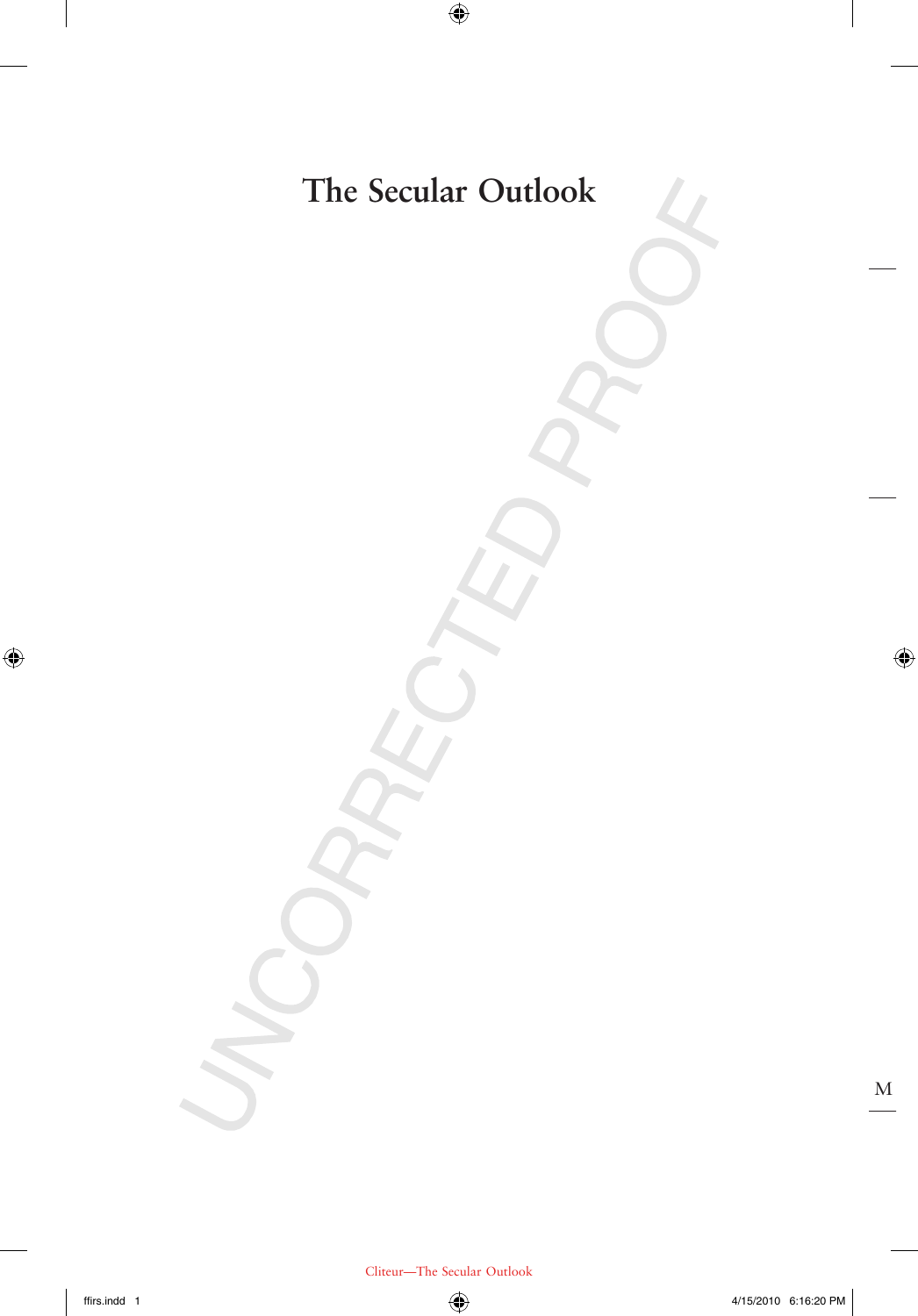#### **Blackwell Public Philosophy**

Edited by Michael Boylan, Marymount University

In a world of 24-hour news cycles and increasingly specialized knowledge, the Blackwell Public Philosophy series takes seriously the idea that there is a need and demand for engaging and thoughtful discussion of topics of broad public importance. Philosophy itself is historically grounded in the public square, bringing people together to try to understand the various issues that shape their lives and give them meaning. This "love of wisdom" – the essence of philosophy – lies at the heart of the series. Written in an accessible, jargon-free manner by internationally renowned authors, each book is an invitation to the world beyond newsflashes and soundbites and into public wisdom.

 $\bigoplus$ 

- 1. *Permission to Steal: Revealing the Roots of Corporate Scandal* by Lisa H. Newton
- 2. *Doubting Darwin? Creationist Designs on Evolution* by Sahotra Sarkar
- 3. *The Extinction of Desire: A Tale of Enlightenment* by Michael Boylan
- 4. *Torture and the Ticking Bomb* by Bob Brecher
- 5. *In Defense of Dolphins: The New Moral Frontier* by Thomas I. White
- 6. *Terrorism and Counter-Terrorism: Ethics and Liberal Democracy* by Seumas Miller
- 7. *Who Owns You? The Corporate Gold Rush to Patent Your Genes* by David Koepsell
- 8. *Animalkind: What We Owe to Animals* by Jean Kazez
- 9. *In the Name of God: The Evolutionary Origins of Religious Ethics and Violence* by John Teehan
- 10. *The Secular Outlook: In Defense of Moral and Political Secularism* by Paul Cliteur

#### **Forthcoming:**

*Evil On-Line: Explorations of Evil and Wickedness on the Web* by Dean Cocking and Jeroen van den Hoven

For further information about individual titles in the series, supplementary material, and regular updates, visit www.blackwellpublishing.com/ publicphilosophy

M

⊕

⊕

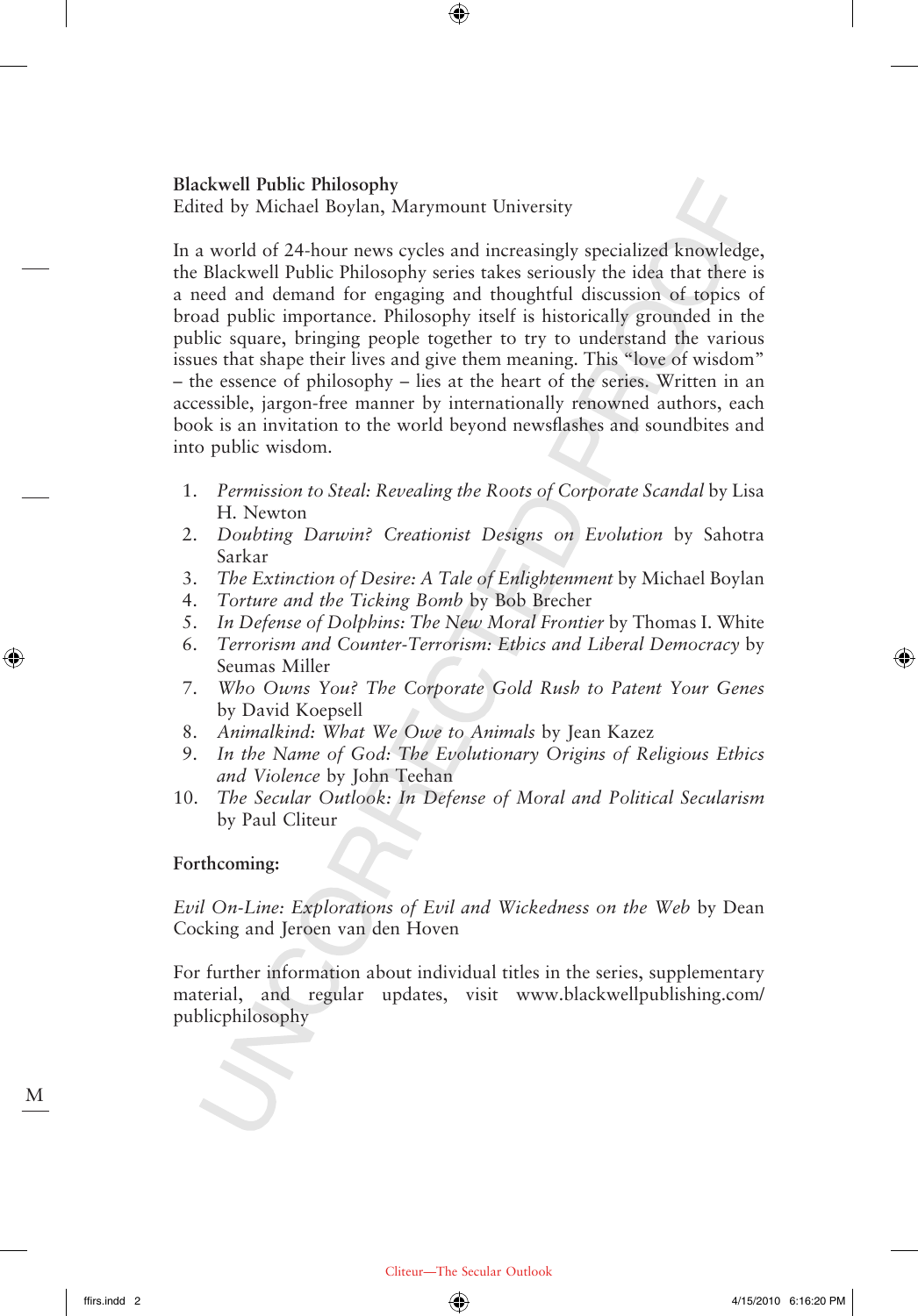# **The Secular Outlook** In Defense of Moral and Political Secularism

 $\bigoplus$ 

Paul Cliteur

### WILEY-BLACKWELL

A John Wiley & Sons, Ltd., Publication

 $\bigoplus$ 

M

 $\bigoplus$